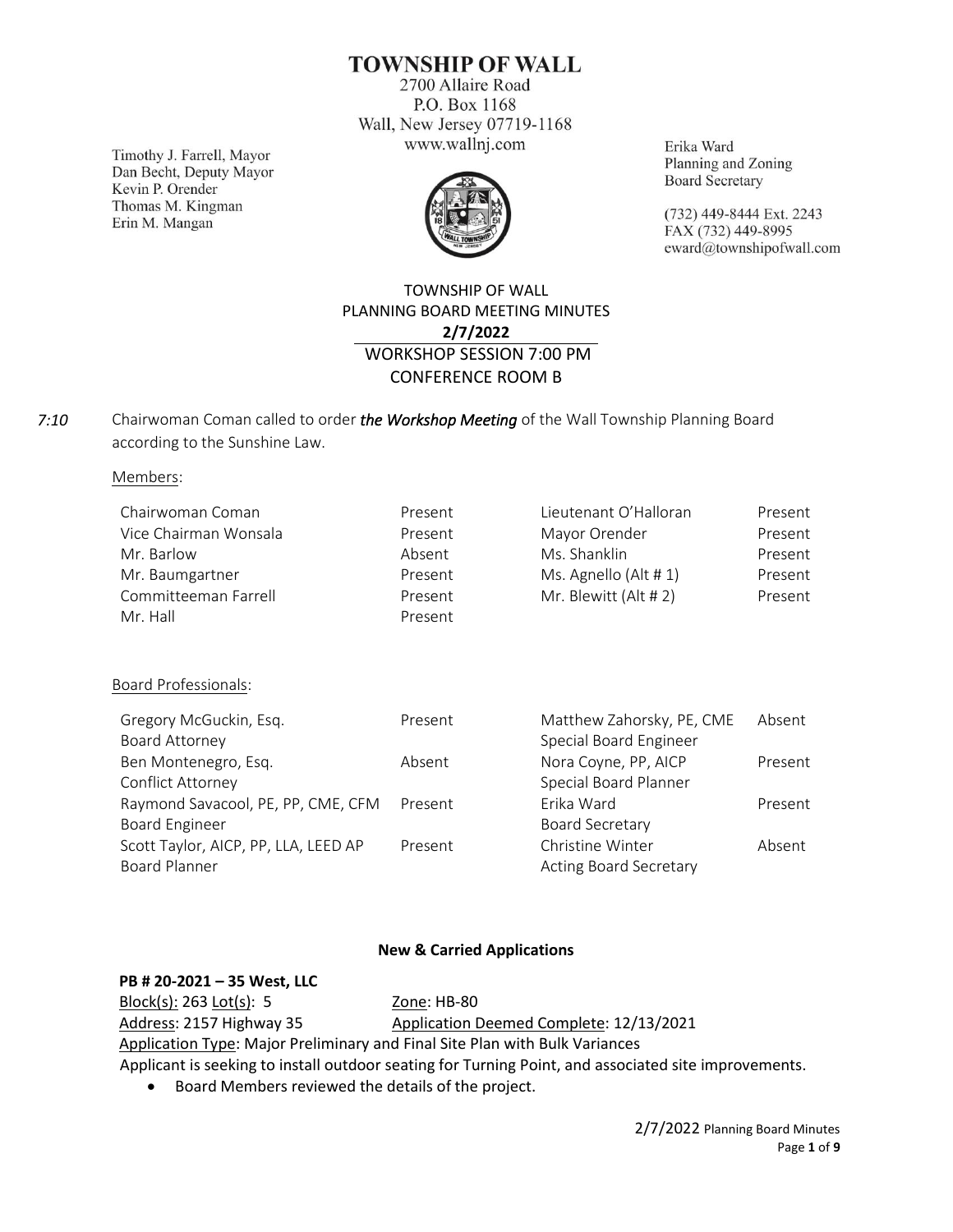## **PB # 19-2021 – McDonalds Corporation**

Block(s): 88 Lot(s): 11 Zone: HB-80 Address: 1831 NJ 35 Application Deemed Complete: 12/7/2021 Application Type: Major Preliminary and Final Site Plan with Bulk Variances Applicant is seeking façade renovations, signage and site improvements for existing drive-thru restaurant.

*Carried to 3/21/2022 with no re-noticing required*

## PB # 10-2019 – Ramshorn Drive, LLC

Block(s): 893 Lot(s): 108.01 20ne: OP-10 Address: 2631-2697 Highway 70 Application Deemed Complete: 4/24/2019 Application Type: Major Preliminary and Final Site Plan Applicant is seeking to construct two medical office buildings. *Carried to 3/21/2022 with no re-noticing required*

#### **Resolutions**

#### **PB # 15-2021 – Target Corp.**

Block(s): 88, Lot(s): 4, 5 Address: 1825 & 1821 Highway 35

• No corrections. Resolution can be adopted as written.

## **PB # 16-2021 – JSM at 1880 Hwy 34 Wall, LLC**

Block(s): 945, Lot(s): 11 Address: 1880 Highway 34

• No corrections. Resolution can be adopted as written.

## **Other Business**

#### **PB# 6-2020 – Karl Grossman & Michele Egloff**

Block(s): 109 Lot(s): 8 Zone: R-7.5 Address: 1716 Leslie Avenue Application Approved: 5/24/2021 Application Type: Minor Subdivision with Bulk Variances – *Extension of Time* Applicant is seeking an extension of time for an additional 190 days to file the previously approved minor subdivision application.

• Board has no issue with extension.

**Ordinance No. 2-2022** - An Ordinance of the Township Committee of the Township of Wall to Amend the Zoning Map to Zone Block 243 Lot 7 -1099 Morris Lane – into the RR-5 Zone.

**Ordinance No. 3-2022** – An Ordinance of the Township Committee of the Township of Wall to Amend the Zoning Map to Zone Block 741 Lot 17 – 2610 Allaire Road into the R-60 Zone.

**Ordinance No. 4-2002** – An Ordinance of the Township Committee of the Township of Wall to Amend the Zoning Map to Zone Block 893 Lot 9 – 2518 Ramshorn Drive – into the R-30 Zone.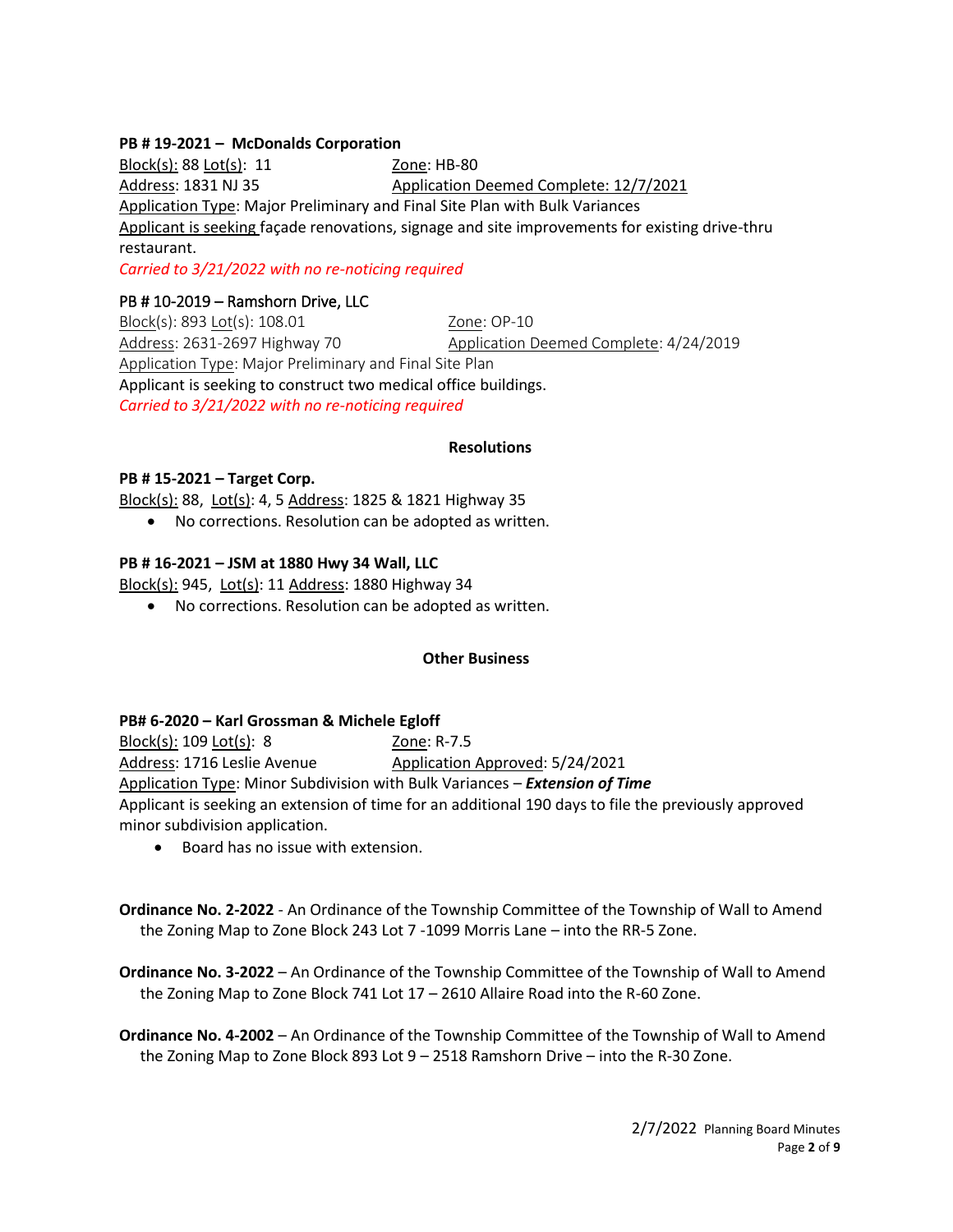**Ordinance No. 5-2022** – An Ordinance of the Township Committee of the Township of Wall to Amend the Zoning Map to Zone Block 917 Lot 122 – 5104 West Hurley Pond Road – into the CR-40 Zone.

**Ordinance No. 6-2022** – An Ordinance of the Township Committee of the Township of Wall to Amend the Zoning Map to Zone Block 280 Lot 16.03, 16.04, and 33.01 into the R-10 Zone.

**Ordinance No. 7-2022** – An Ordinance of the Township Committee of the Township of Wall to Amend the Zoning Map to Zone Block 977 Lot 26 Into the RR-5 Zone.

## **Minutes to be Adopted**

## **1/10/2022**

• No corrections. Minutes can be adopted as written.

## **Adjournment**

7:30 pm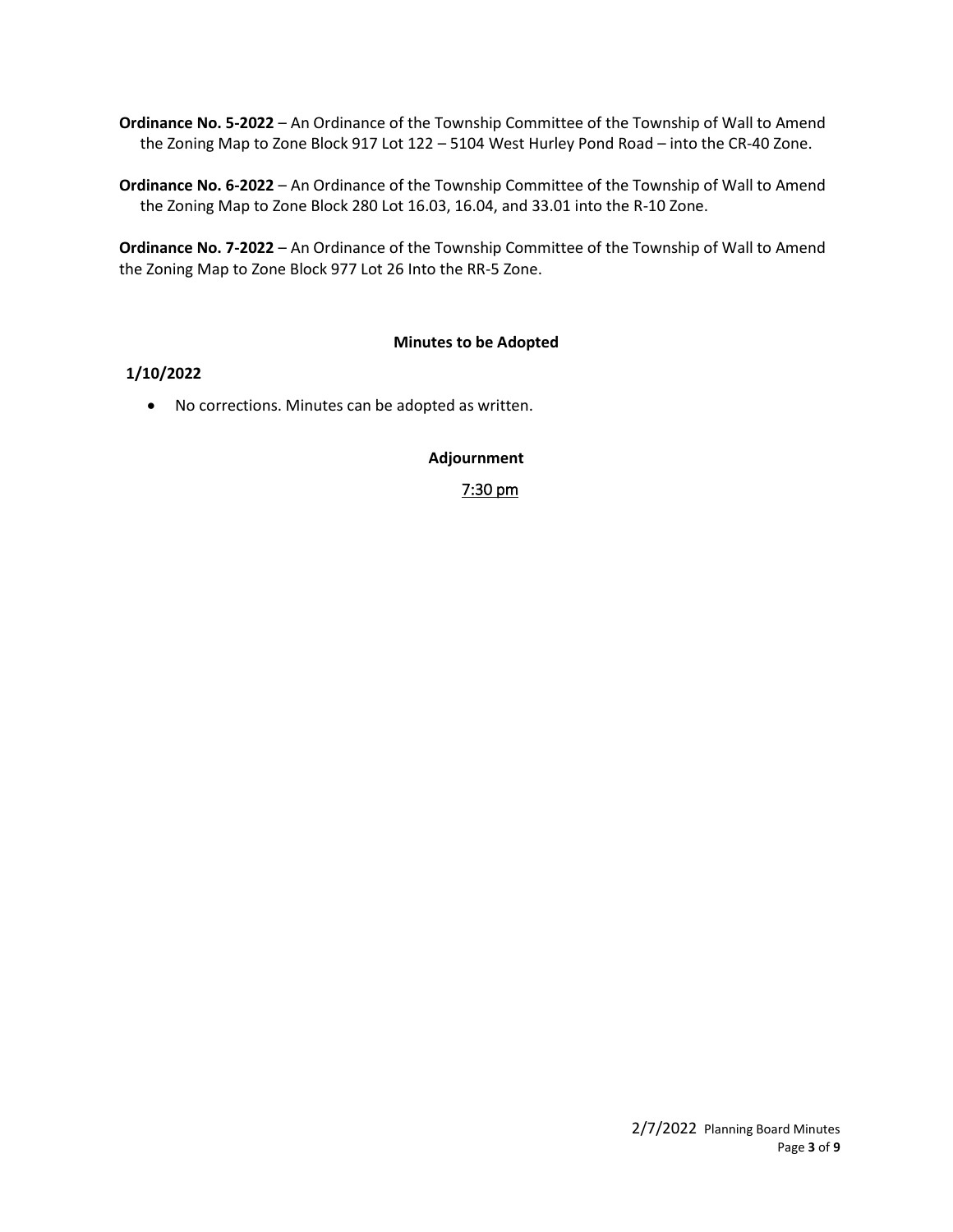# **TOWNSHIP OF WALL**

2700 Allaire Road P.O. Box 1168 Wall, New Jersey 07719-1168 www.wallnj.com

Timothy J. Farrell, Mayor Dan Becht, Deputy Mayor Kevin P. Orender Thomas M. Kingman Erin M. Mangan



Erika Ward Planning and Zoning **Board Secretary** 

(732) 449-8444 Ext. 2243 FAX (732) 449-8995 eward@townshipofwall.com

## TOWNSHIP OF WALL PLANNING BOARD MEETING MINUTES **1/10/2022** REGULAR MEETING IMMEDIATELY FOLLOWING WORKSHOP SESSION MUNICIPAL MEETING ROOM

Chairwoman called to order the Regular Meeting of the Wall Township Planning Board at according to the Sunshine Law. *7:30PM*

## Roll Call

#### Members:

| Chairwoman Coman                     | Present | Lieutenant O'Halloran         | Present |
|--------------------------------------|---------|-------------------------------|---------|
| Vice Chairman Wonsala                | Present | Mayor Orender                 | Present |
| Mr. Barlow                           | Absent  | Ms. Shanklin                  | Present |
| Mr. Baumgartner                      | Present | Ms. Agnello (Alt # 1)         | Present |
| Committeeman Farrell                 | Present | Mr. Blewitt (Alt # 2)         | Present |
| Mr. Hall                             | Present |                               |         |
| <b>Board Professionals:</b>          |         |                               |         |
| Gregory McGuckin, Esq.               | Present | Matthew Zahorsky, PE, CME     | Absent  |
| Board Attorney                       |         | Special Board Engineer        |         |
| Ben Montenegro, Esq.                 | Absent  | Nora Coyne, PP, AICP          | Present |
| Conflict Attorney                    |         | Special Board Planner         |         |
| Raymond Savacool, PE, PP, CME, CFM   | Present | Erika Ward                    | Present |
| <b>Board Engineer</b>                |         | <b>Board Secretary</b>        |         |
| Scott Taylor, AICP, PP, LLA, LEED AP | Present | Christine Winter              | Absent  |
| <b>Board Planner</b>                 |         | <b>Acting Board Secretary</b> |         |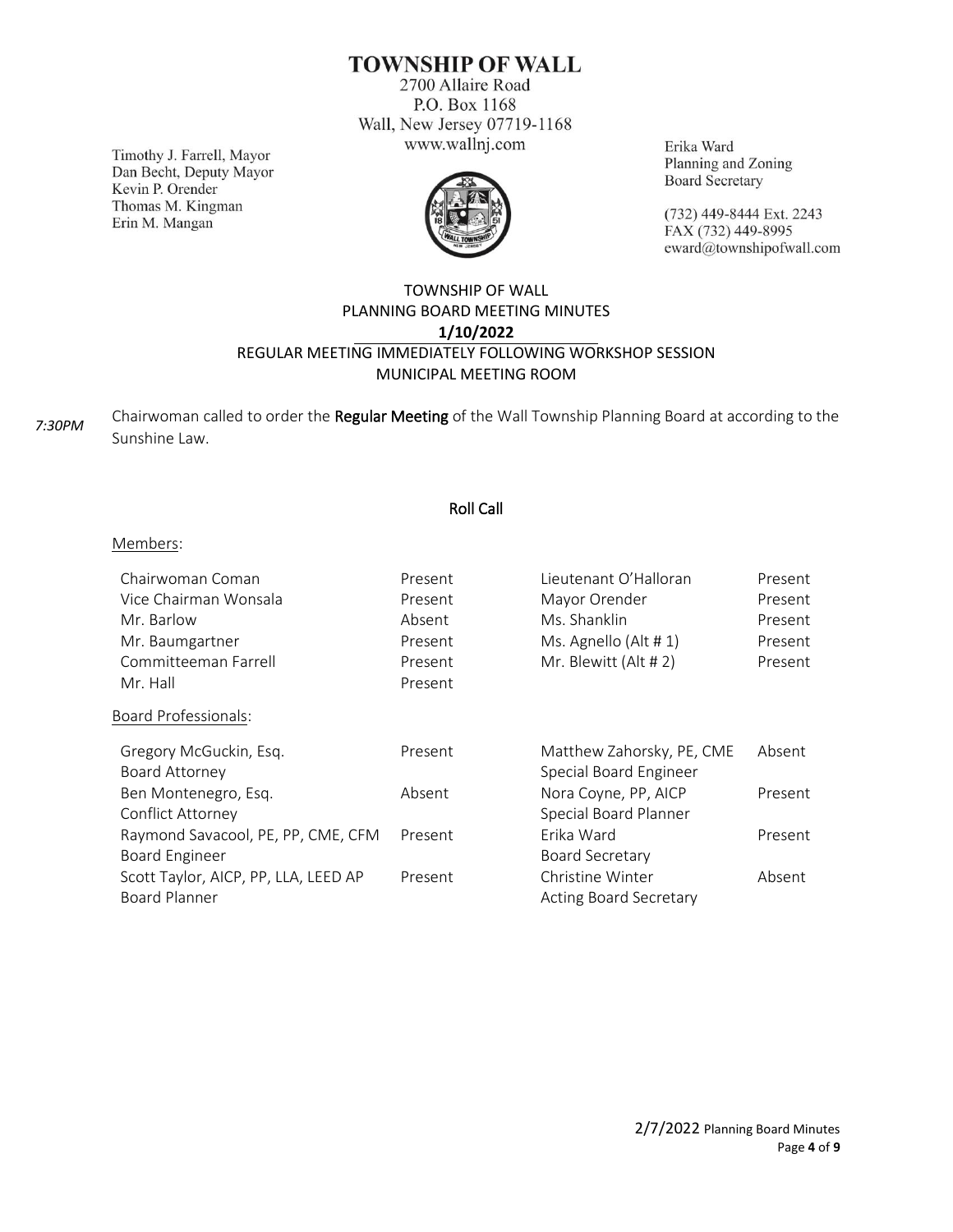## **New and Carried Applications**

## **PB # 20-2021 – 35 West, LLC**

Block(s): 263 Lot(s): 5 Zone: HB-80

Address: 2157 Highway 35 Application Deemed Complete: 12/13/2021

Application Type: Major Preliminary and Final Site Plan with Bulk Variances

 Applicant is seeking to install outdoor seating for Turning Point, and associated site improvements. For the Applicant

- **Timothy Middleton, Esq., Attorney**
- **Eric Wagner, Licensed Architect**
- **James Kennedy, Project Engineer**
- **Christopher Cole, Owner**

## From the Public

• No objectors appeared with respect to the application.

## Summary

The applicant discussed adding an outdoor dining area to the restaurant. The design proposed a trellis over the entryway and dining area, white picket fence, landscape buffering, and changing the existing windows to accordion style windows. There will be no change to the signage. The loading zone will be removed. There are currently 110 seats inside the restaurant and proposing another 40 seats outside. They will be adding bollards around the outdoor dining area due to safety reasonings.

## Decision

- Motion: Ms. Shanklin
- Second: Ms. Agnello
- Roll Call:

| Chairwoman Coman      | Yea    | Lieutenant O'Halloran | Yea |
|-----------------------|--------|-----------------------|-----|
| Vice Chairman Wonsala | Үеа    | Mayor Orender         | Yea |
| Mr. Barlow            | Absent | Ms. Shanklin          | Yea |
| Mr. Baumgartner       | Yea    | Ms. Agnello (Alt #1)  | Yea |
| Committeeman Farrell  | Yea    | Mr. Blewitt (Alt #2)  | Yea |
| Mr. Hall              | Yea    |                       |     |
|                       |        |                       |     |

| Lieutenant O'Halloran | Yea |
|-----------------------|-----|
| Mayor Orender         | Yea |
| Ms. Shanklin          | Yea |
| Ms. Agnello (Alt #1)  | Yea |
| Mr. Blewitt (Alt #2)  | Yea |

• Application approved with conditions.

## **PB # 19-2021 – McDonalds Corporation**

Block(s): 88 Lot(s): 11 Zone: HB-80 Address: 1831 NJ 35 Application Deemed Complete: 12/7/2021 Application Type: Major Preliminary and Final Site Plan with Bulk Variances Applicant is seeking façade renovations, signage and site improvements for existing drive-thru restaurant.

*Carried to 3/21/2022 with no re-noticing required*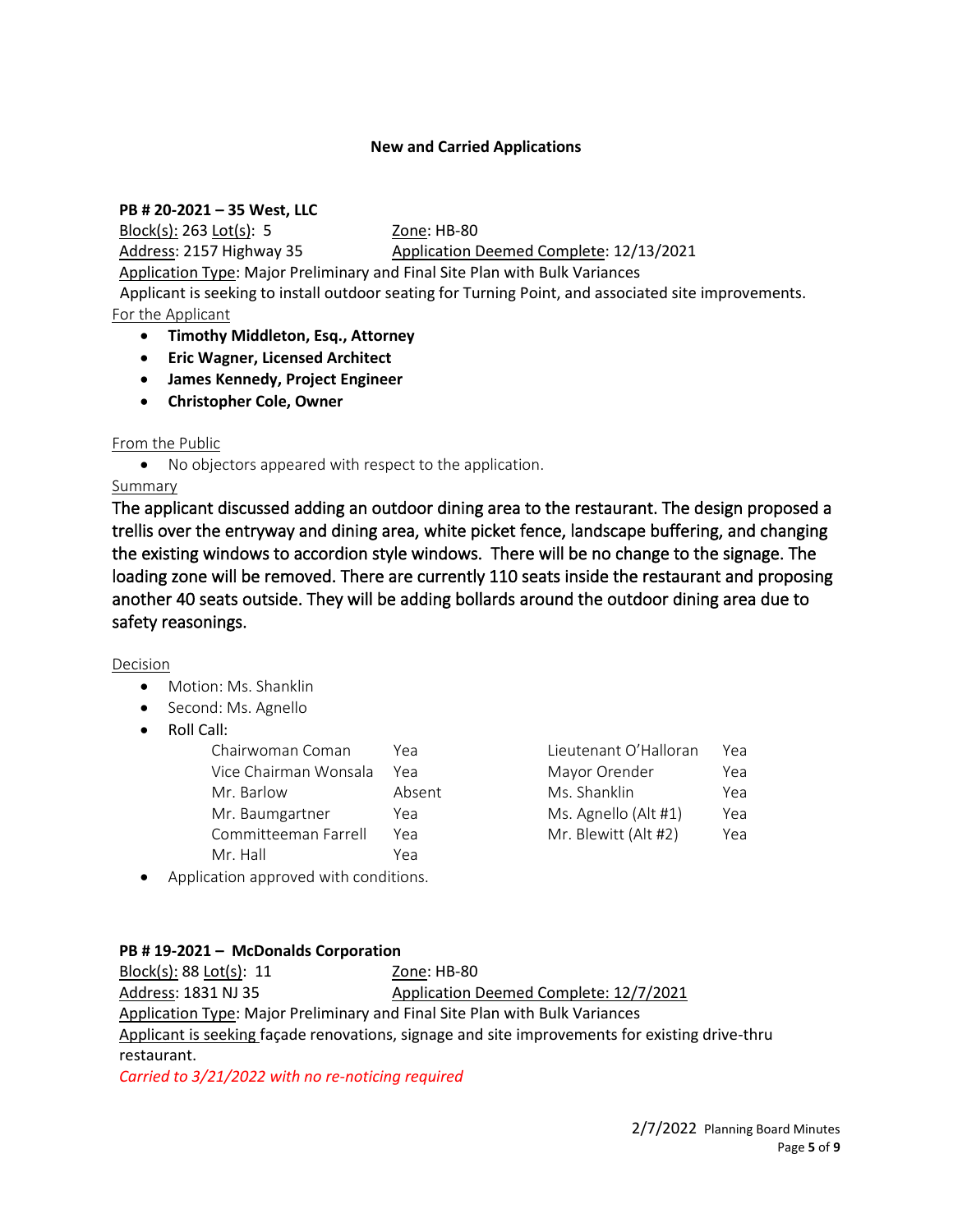## PB # 10-2019 – Ramshorn Drive, LLC

Block(s): 893 Lot(s): 108.01 20ne: 0P-10 Address: 2631-2697 Highway 70 Application Deemed Complete: 4/24/2019 Application Type: Major Preliminary and Final Site Plan Applicant is seeking to construct two medical office buildings. *Carried to 3/21/2022 with no re-noticing required*

#### **Resolutions**

#### **PB # 16-2021 – JSM at 1880 Hwy 34 Wall, LLC**

Block(s): 945, Lot(s): 11 Address: 1880 Highway 34 Decision

- Motion: Ms. Shanklin
- Second: Mr. Baumgartner
- Roll Call:

| Chairwoman Coman      | Yea    | Lieutenant O'Halloran | Yea |
|-----------------------|--------|-----------------------|-----|
| Vice Chairman Wonsala | Yea    | Mayor Orender         | N/A |
| Mr. Barlow            | Absent | Ms. Shanklin          | Yea |
| Mr. Baumgartner       | Yea    | Ms. Agnello (Alt #1)  | N/A |
| Committeeman Farrell  | Yea    | Mr. Blewitt (Alt #2)  | N/A |
| Mr. Hall              | Yea    |                       |     |

• Resolution Adopted as written.

# **PB # 17-2021 – Glen Oaks Partners, LP**

# Block(s): 774, Lot(s): 8, 8.3201 Address: Glen Oaks Lane, 3400-3406 Aspen Circle Decision

- Motion: Ms. Shanklin
- Second: Mr. Baumgartner
- Roll Call:

| Chairwoman Coman      | Үеа | Lieutenant O'Halloran | Yea |
|-----------------------|-----|-----------------------|-----|
| Vice Chairman Wonsala | Үеа | Mayor Orender         | N/A |
| Mr. Barlow            | N/A | Ms. Shanklin          | Yea |
| Mr. Baumgartner       | Yea | Ms. Agnello (Alt #1)  | N/A |
| Committeeman Farrell  | Yea | Mr. Blewitt (Alt #2)  | N/A |
| Mr. Hall              | Yea |                       |     |
|                       |     |                       |     |

| Lieutenant O'Halloran | Yea |
|-----------------------|-----|
| Mayor Orender         | N/A |
| Ms. Shanklin          | Yea |
| Ms. Agnello (Alt #1)  | N/A |
| Mr. Blewitt (Alt #2)  | N/A |

• Resolution Adopted as written

## **PB # 15-2021 – Target Corp.**

Block(s): 88, Lot(s): 4, 5 Address: 1825 & 1821 Highway 35 *Carried to a later date*

## **PB # 18-2021 – Two Jay Realty, LLC**

Block(s): 811.10 Lot(s): 17.01 Address: 2415 Highway 35 *Carried to a later date*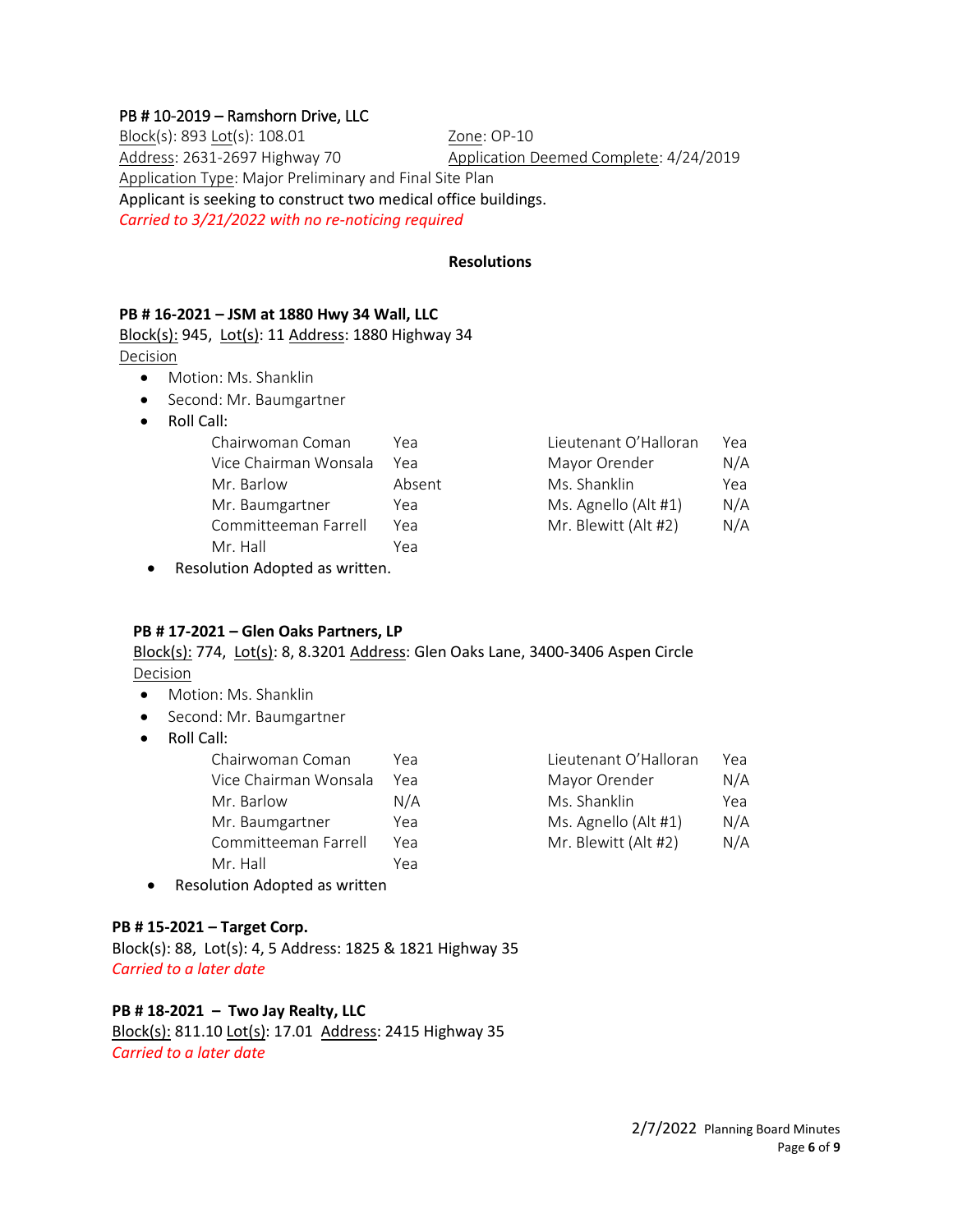## Other Business

## **PB# 6-2020 – Karl Grossman & Michele Egloff**

<u>Block(s):</u> 109 <u>Lot(s)</u>: 8 20ne: R-7.5 Address: 1716 Leslie Avenue Application Approved: 5/24/2021 Application Type: Minor Subdivision with Bulk Variances – *Extension of Time* Applicant is seeking an extension of time for an additional 190 days to file the previously approved minor subdivision application.

• Board has no issue with extension.

Decision

- Motion: Vice Chairman Wonsala
- Second: Ms. Shanklin
- Roll Call:

| Chairwoman Coman      | Үеа    | Lieutenant O'Halloran | Yea |
|-----------------------|--------|-----------------------|-----|
| Vice Chairman Wonsala | Үеа    | Mayor Orender         | Yea |
| Mr. Barlow            | Absent | Ms. Shanklin          | Yea |
| Mr. Baumgartner       | Yea    | Ms. Agnello (Alt #1)  | Yea |
| Committeeman Farrell  | Yea    | Mr. Blewitt (Alt #2)  | Yea |
| Mr. Hall              | Yea    |                       |     |

**Ordinance No. 2-2022** - An Ordinance of the Township Committee of the Township of Wall to Amend the Zoning Map to Zone Block 243 Lot 7 -1099 Morris Lane – into the RR-5 Zone.

• Nora discussed the ordinance for master plan compliance and the board members recommended the ordinance as written.

Decision

- Motion: Vice Chairman Wonsala
- Second: Mr. Hall
- Roll Call:

| Chairwoman Coman      | Үеа    | Lieutenant O'Halloran | Үеа |
|-----------------------|--------|-----------------------|-----|
| Vice Chairman Wonsala | Үеа    | Mayor Orender         | Yea |
| Mr. Barlow            | Absent | Ms. Shanklin          | Yea |
| Mr. Baumgartner       | Yea    | Ms. Agnello (Alt #1)  | Yea |
| Committeeman Farrell  | Yea    | Mr. Blewitt (Alt #2)  | Yea |
| Mr. Hall              | Yea    |                       |     |

**Ordinance No. 3-2022** – An Ordinance of the Township Committee of the Township of Wall to Amend the Zoning Map to Zone Block 741 Lot 17 – 2610 Allaire Road into the R-60 Zone.

• Nora discussed the ordinance for master plan compliance and the board members recommended the ordinance as written.

Decision

- Motion: Ms. Shanklin
- Second: Vice Chairman Wonsala
- Roll Call:

| Chairwoman Coman      | Үеа    | Lieutenant O'Halloran | Yea |
|-----------------------|--------|-----------------------|-----|
| Vice Chairman Wonsala | Үеа    | Mayor Orender         | Yea |
| Mr. Barlow            | Absent | Ms. Shanklin          | Yea |
| Mr. Baumgartner       | Yea    | Ms. Agnello (Alt #1)  | Yea |
| Committeeman Farrell  | Yea    | Mr. Blewitt (Alt #2)  | Yea |
| Mr. Hall              | Yea    |                       |     |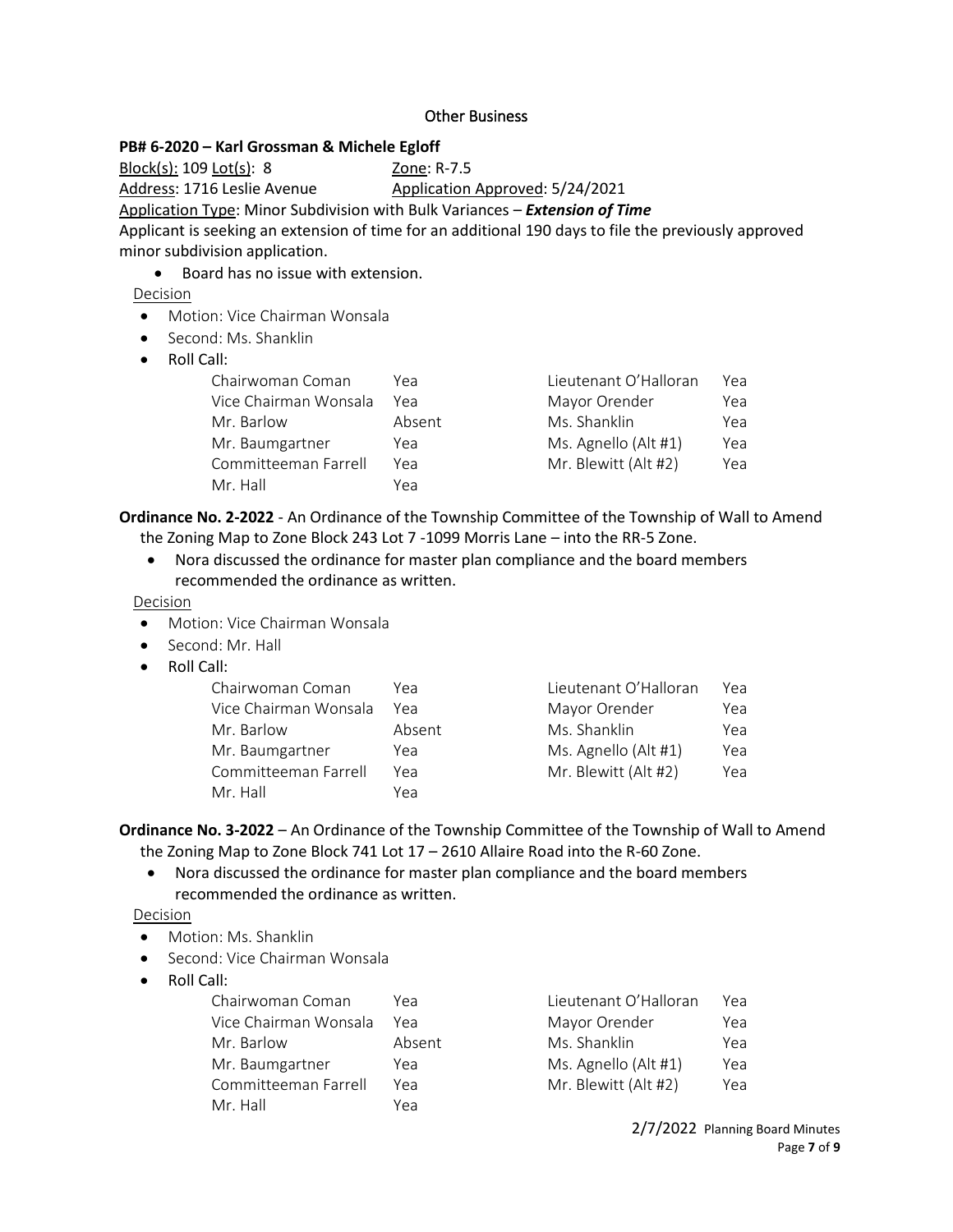**Ordinance No. 4-2002** – An Ordinance of the Township Committee of the Township of Wall to Amend the Zoning Map to Zone Block 893 Lot 9 – 2518 Ramshorn Drive – into the R-30 Zone.

• Nora discussed the ordinance for master plan compliance and the board members recommended the ordinance as written.

Decision

- Motion: Ms. Agnello
- Second: Mr. Baumgartner
- Roll Call:

| Chairwoman Coman      | Үеа    | Lieutenant O'Halloran | Yea |
|-----------------------|--------|-----------------------|-----|
| Vice Chairman Wonsala | Үеа    | Mayor Orender         | Yea |
| Mr. Barlow            | Absent | Ms. Shanklin          | Yea |
| Mr. Baumgartner       | Yea    | Ms. Agnello (Alt #1)  | Yea |
| Committeeman Farrell  | Yea    | Mr. Blewitt (Alt #2)  | Yea |
| Mr. Hall              | Yea    |                       |     |

**Ordinance No. 5-2022** – An Ordinance of the Township Committee of the Township of Wall to Amend the Zoning Map to Zone Block 917 Lot 122 – 5104 West Hurley Pond Road – into the CR-40 Zone.

• Nora discussed the ordinance for master plan compliance and the board members recommended the ordinance as written.

**Decision** 

- Motion: Ms. Shanklin
- Second: Mr. Hall
- Roll Call:

| Chairwoman Coman      | Yea    | Lieutenant O'Halloran | Yea |
|-----------------------|--------|-----------------------|-----|
| Vice Chairman Wonsala | Yea    | Mayor Orender         | Yea |
| Mr. Barlow            | Absent | Ms. Shanklin          | Yea |
| Mr. Baumgartner       | Yea    | Ms. Agnello (Alt #1)  | Yea |
| Committeeman Farrell  | Yea    | Mr. Blewitt (Alt #2)  | Yea |
| Mr. Hall              | Yea    |                       |     |

**Ordinance No. 6-2022** – An Ordinance of the Township Committee of the Township of Wall to Amend the Zoning Map to Zone Block 280 Lot 16.03, 16.04, and 33.01 into the R-10 Zone.

• Nora discussed the ordinance for master plan compliance and the board members recommended the ordinance as written.

Decision

- Motion: Mr. Baumgartner
- Second: Vice Chairman Wonsala
- Roll Call:

| Chairwoman Coman      | Үеа    | Lieutenant O'Halloran | Үеа |
|-----------------------|--------|-----------------------|-----|
| Vice Chairman Wonsala | Үеа    | Mayor Orender         | Yea |
| Mr. Barlow            | Absent | Ms. Shanklin          | Yea |
| Mr. Baumgartner       | Yea    | Ms. Agnello (Alt #1)  | Yea |
| Committeeman Farrell  | Yea    | Mr. Blewitt (Alt #2)  | Yea |
| Mr. Hall              | Yea    |                       |     |